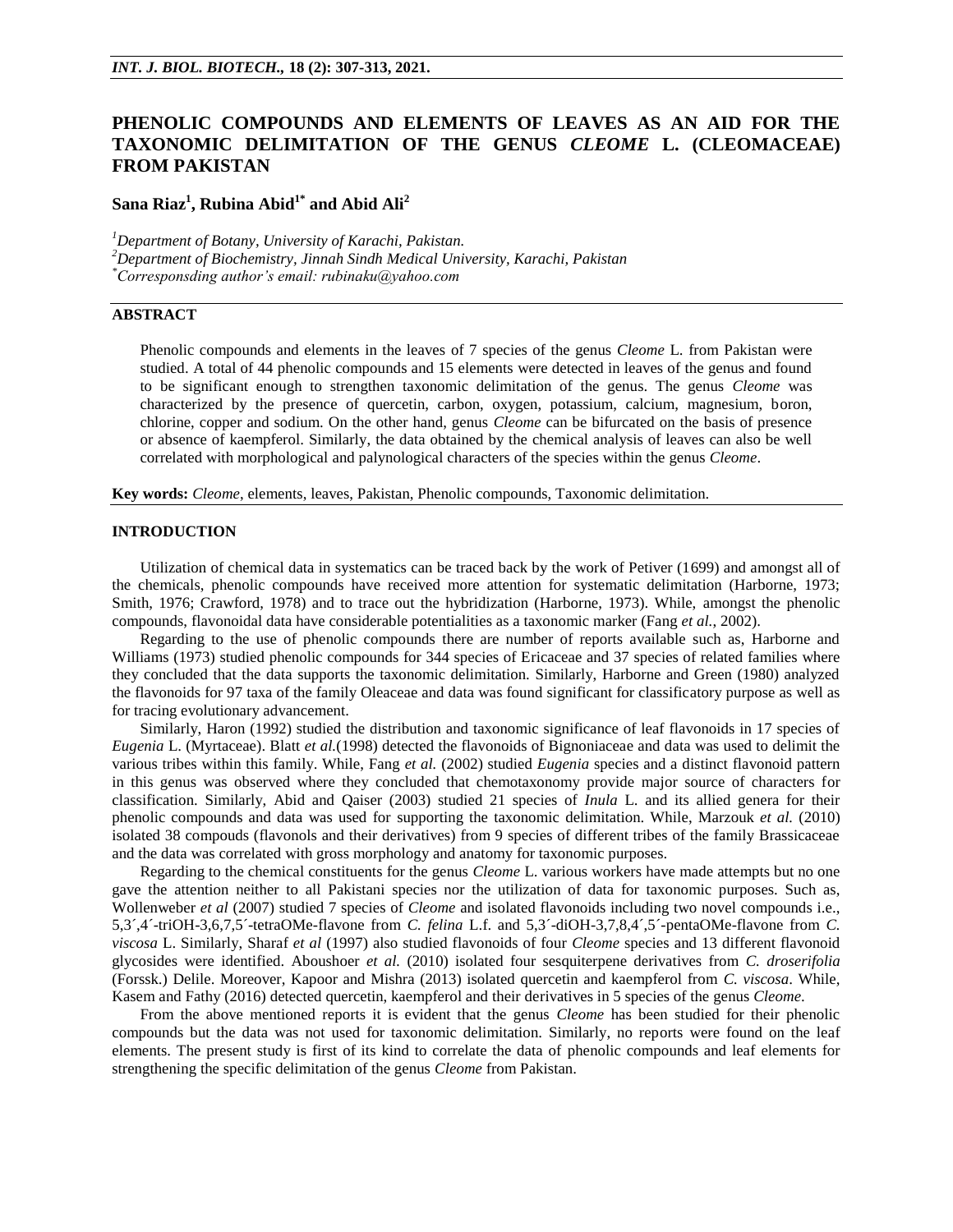## **MATERIALS AND METHODS**

## **Phenolic compounds:**

Leaves of 7 species of the genus *Cleome* were analyzed for their phenolic compounds (Appendix-I). For extraction, 1 gm dried leaves from fresh material or herbarium specimens were soaked in 70% ethanol for 24 hours at room temperature. Extracts were filtered and concentrated and chromatographed two dimensionally on thin layer chromatographic (TLC) plates using BAW (n-butanol : acetic acid : water, 4 : 1: 5) versus 15% acetic acid, following standard procedure of Harborne (1973).

Phenolic compounds were identified by comparing with the Rf values and their colour in ultra-violet light before and after ammonia fumigation (Tables 1-4).

### **Energy-dispersive X-ray spectroscopy (EDS):**

Mature and healthy leaves of 7 species of the genus *Cleome* were studied for the leaf elements (Appendix-I). The mature dried leaves were directly mounted on metallic stub, using double adhesive tape, then gold plated in sputtering chamber for a period of 6 minutes and observed under scanning electron microscope for the detection of elements (Table 5) (Fig. 1 and 2). Leaf elements were detected by energy-dispersive X-ray spectroscopy (EDS) using EDS detector (EX-54175jMU) attached to scanning electron microscope (JSM-6380 A). Quantitative analysis was performed by ZAF method standardless quantitative analysis.

## **RESULTS AND DISCUSSION**

#### **Key to the species of the genus** *Cleome* **based on leaf phenolic compounds and elements**

| 3+ Isovitexin, isoliquiritigenin, aureusidin and naringin present, Sulphur and Manganese absent                   |  |  |  |  |  |  |  |  |
|-------------------------------------------------------------------------------------------------------------------|--|--|--|--|--|--|--|--|
|                                                                                                                   |  |  |  |  |  |  |  |  |
| - Isovitexin, isoliquiritigenin, aureusidin andnaringin absent, Sulphur and Manganese present                     |  |  |  |  |  |  |  |  |
|                                                                                                                   |  |  |  |  |  |  |  |  |
|                                                                                                                   |  |  |  |  |  |  |  |  |
|                                                                                                                   |  |  |  |  |  |  |  |  |
|                                                                                                                   |  |  |  |  |  |  |  |  |
|                                                                                                                   |  |  |  |  |  |  |  |  |
| 6 + Quercetin 3-glucoside, quercetin 7-glucoside and aureusidin 6-glucoside present, Aluminium and Silicon absent |  |  |  |  |  |  |  |  |
|                                                                                                                   |  |  |  |  |  |  |  |  |
| - Quercetin 3-glucoside, quercetin 7-glucoside and aureusidin 6-glucoside absent, Aluminium and Silicon           |  |  |  |  |  |  |  |  |
|                                                                                                                   |  |  |  |  |  |  |  |  |

Table 1. Phenolic acids and flavonols in *Cleome* L.

| S.<br>No.      | <b>Species</b>  |       | 2 | 3 | 4 | 5    | $\mathbf b$ | 7                        | 8 | 9                        | 10 | 11 | 12                       | 13   | 14    | 15 | 16 | - 17                     |
|----------------|-----------------|-------|---|---|---|------|-------------|--------------------------|---|--------------------------|----|----|--------------------------|------|-------|----|----|--------------------------|
|                | Cleome ariana   |       |   |   |   |      |             |                          |   |                          |    |    |                          |      |       |    |    |                          |
| 2              | C. brachycarpa  |       |   |   |   |      |             |                          |   |                          | -  |    |                          |      |       |    |    |                          |
| 3              | C. dolichostyla |       |   |   |   | $^+$ |             |                          |   |                          |    |    | $\overline{\phantom{0}}$ | $^+$ |       |    |    | $\overline{\phantom{a}}$ |
| $\overline{4}$ | C.karachiensis  |       |   |   |   |      |             |                          |   |                          |    |    | $^{+}$                   | $^+$ | $\pm$ |    |    | $^+$                     |
| 5              | C. rupicola     |       |   |   |   | ۰    |             | $\overline{\phantom{a}}$ |   | $\overline{\phantom{a}}$ |    |    |                          |      |       |    |    |                          |
| 6              | C. scaposa      |       |   |   |   |      |             |                          |   |                          |    |    |                          |      |       |    |    | $\overline{\phantom{0}}$ |
|                | viscosa         | $\pm$ |   |   |   |      |             | ۰                        |   |                          |    |    |                          |      |       |    |    |                          |

 $Key: + = Present, - = Absent$ 

**1**= p-coumaric acid, **2**= sinapic acid, **3**= 3, 4, 5'trimethoxy cinnamic acid, **4**= aesculin, **5** = Kaempferol, **6** = Quercetin, **7** = Quercetin 3- Arabinoside, **8** = Quercetin 3- xyloside, **9** = Quercetin 3- glucoside, **10** = Quercetin 3- galactoside, **11** = Quercetin 3- Rhamnoside, **12** = Quercetin 3- Glucuronide, **13** = Quercetin 3- Rutinoside, **14** = Quercetin 7- Glucoside, **15** = Quercetin 4' Glucoside, **16** = Azaleatin, **17** = Gossypetin.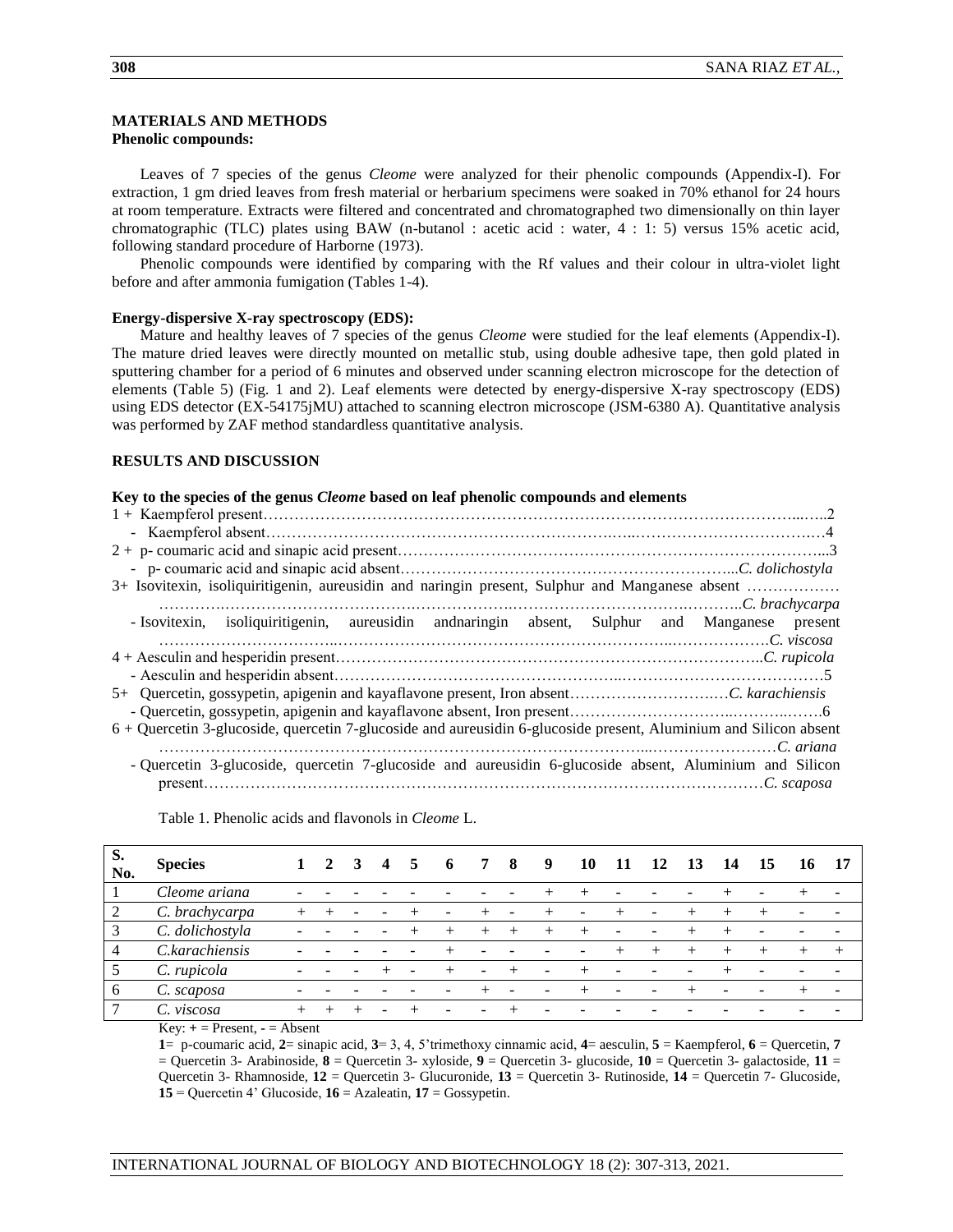

Fig. 1. Energy-dispersive X-ray spectroscopy (EDS) graphs showing leaf elemental composition. **A**, *Cleome ariana*; **B**, *C. brachycarpa*; **C**, *C. dolichostyla*; **D**, *C. karachiensis*.



Fig. 2. Energy dispersive X-ray spectroscopy (EDS) graphs showing leaf elemental composition. **A**, *C. rupicola*; **B**, *C. scaposa*; **C**, *C. viscosa*.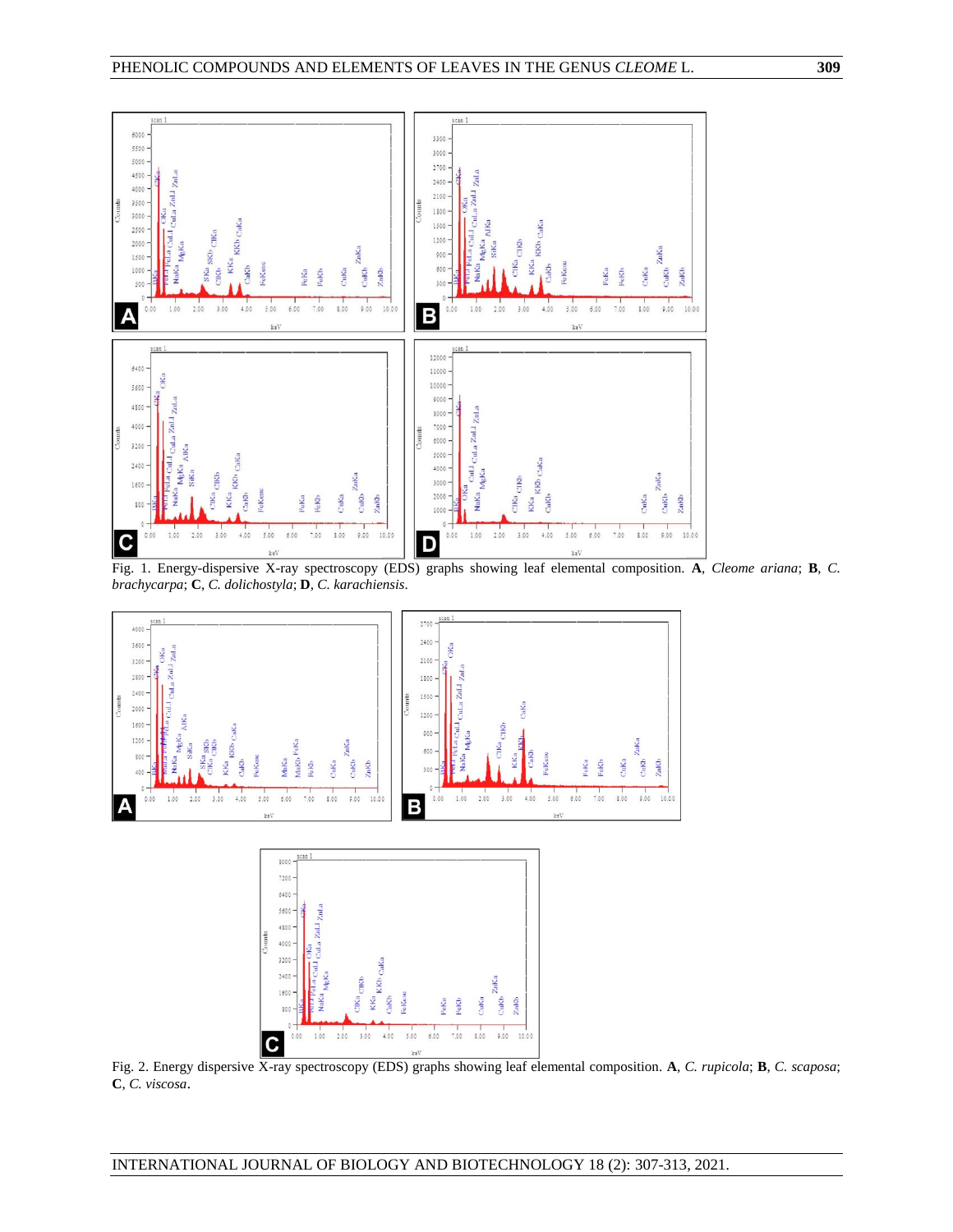Thin layer chromatography of aqueous ethanolic extracts of 7 species of genus *Cleome* resulted in the isolation of 44 phenolic compounds including 13 unknown compounds (Tables 1-5). While, EDS revealed 15 elements found in leaves including 1 heavy metal i.e. Aluminium.

The results revealed that quercetin and its derivatives are the most widespread compounds and C, O, K, Ca, Mg, B, Cl, Cu and Na are the most abundant elements within the genus *Cleome*. While, genus *Cleome* can be divided into two groups on the basis of presence or absence of kaempferol. The group of species with kaempferol comprises *C. brachycarpa*, *C. dolichostyla* and *C. viscosa* and the grouping of these species may also be supported by comparatively larger pollen grains (24.8 - 29.4 µm). The other group of species, which lacks kaempferol includes *C. rupicola*, *C. karachiensis*, *C. ariana* and *C. scaposa* having smaller pollen grains (12.8 – 16.5 µm) (Sana, 2018). Amongst the species of group I, *C. dolichostyla* can be distinguished from other two species by the presence of quercetin and diadzein along with simple, suborbicular and cordate leaves (Jafri, 1973). While, the remaining two species *C. viscosa* and *C. brachycarpa* are closely related with each other by having palmately compound leaves and elliptic petals (Riaz *et al*., 2019). Furthermore, these two species remain distinct by the exclusive morphological and chemical data such as; semi erect habit, 6 stamens, oblong capsule, prolate pollen grains (Riaz *et al*., 2019), isovitexin, isoliquiritigenin, aureusidin, naringin, Aluminium and Silicon in *C. brachycarpa* and *C. viscosa* is characterized by erect habit, 10-20 stamens, linear capsule, subprolate pollen grains (Riaz *et al*., 2019), luteolin, chrysoeriol, 3,4,5'-trimethoxycinamic acid and aureusidin 4- glucoside.

In group II, *C. rupicola* remains distinct from other three species by the presence of aesculin, hesperidin linear sepals and prolate pollen with rugulate-striate tectum (Sana, 2018) as well as absence of Zn. Similarly, *C. karachiensis* can be differentiated from *C. ariana* and *C. scaposa* by the presence of apigenin, gossypetin and kayaflavone with unbranched stem (Riaz et al., 2019) and lack of Fe. On the other hand, *C. ariana* and *C. scaposa* can be differentiated from each other by having quercetin 3-glucoside, quercetin 7-glucoside, aureusidin 6-glucoside and S in *C. ariana*. While, *C. scaposa* is characterized due to the presence of quercetin 3- arabinoside, rutin, Aluminium and Silicon. Similarly, they have distinct compound and simple leaves respectively (Riaz and Abid, 2021)..

Thus, from the ongoing discussion, it is evident that the data obtained from leaf phenolic compounds and elements can be utilized to strengthen the taxonomic delimitation of the genus *Cleome* from Pakistan.

|                |                 | <b>Flavones</b>          |                             |      | Glycosyl<br>flavones     | <b>Biflavonyl</b>            | <b>Chalcones</b>         |                 | <b>Aurones</b> |                          |           | <b>Flavones</b> |                          |     | <b>Isoflavone</b>        |  |
|----------------|-----------------|--------------------------|-----------------------------|------|--------------------------|------------------------------|--------------------------|-----------------|----------------|--------------------------|-----------|-----------------|--------------------------|-----|--------------------------|--|
| S.<br>No.      | <b>Species</b>  |                          | $1 \quad 2 \quad 3 \quad 4$ |      |                          | 5                            | 6                        | $7\phantom{.0}$ |                | 8 <sub>9</sub>           | <b>10</b> | <b>11</b>       | 12                       | 13  | 14                       |  |
| 1              | Cleome ariana   |                          |                             |      |                          |                              |                          |                 |                |                          | $^+$      |                 |                          |     |                          |  |
| 2              | C. brachycarpa  | $\overline{\phantom{a}}$ | $\sim$ $ \sim$              |      | $+$                      | $\overline{\phantom{a}}$     | $\qquad \qquad +$        | $+$             | $^{+}$         | $\overline{\phantom{a}}$ | $+$       | $+$             | $\overline{\phantom{0}}$ | $+$ | $\overline{\phantom{a}}$ |  |
| 3              | C. dolichostyla |                          |                             |      |                          | $\overline{\phantom{a}}$     |                          |                 |                |                          |           |                 |                          |     | $^{+}$                   |  |
| $\overline{4}$ | C. karachiensis | $+$                      |                             |      |                          | $\qquad \qquad +$            |                          |                 |                |                          |           |                 |                          |     |                          |  |
| 5              | C. rupicola     |                          |                             | $+$  | $\overline{\phantom{a}}$ | $\qquad \qquad \blacksquare$ |                          |                 |                |                          |           |                 | $+$                      |     |                          |  |
| 6              | C. scaposa      |                          |                             |      |                          | $\overline{\phantom{a}}$     |                          |                 |                |                          |           |                 |                          |     |                          |  |
| 7              | C. viscosa      | -                        | $^+$                        | $^+$ |                          | $\overline{\phantom{a}}$     | $\overline{\phantom{a}}$ | $^{+}$          |                |                          |           | $^{+}$          |                          |     |                          |  |

Table 2. Flavones, glycosyl flavones, chalcones, aurones, flavonones and isoflavonones in *Cleome* L.

 $Key: + = Present, - = Absent$ 

**1** = Apigenin, **2** = Luteolin, **3** = Chrysoeriol, **4** = Isovitexin, **5** = kayaflavone, **6** = Isoliquiritigenin, **7** = Isoliquiritigenin 4' glucoside,  $\mathbf{8}$  = Aureosidin,  $\mathbf{9}$  = Aureousidin 4- glucoside,  $\mathbf{10}$  = Aureousidin 6- glucoside,  $\mathbf{11}$  = Hesperitin,  $\mathbf{12}$  = Hesperidin, **13** = Naringin, **14** = Daidzein.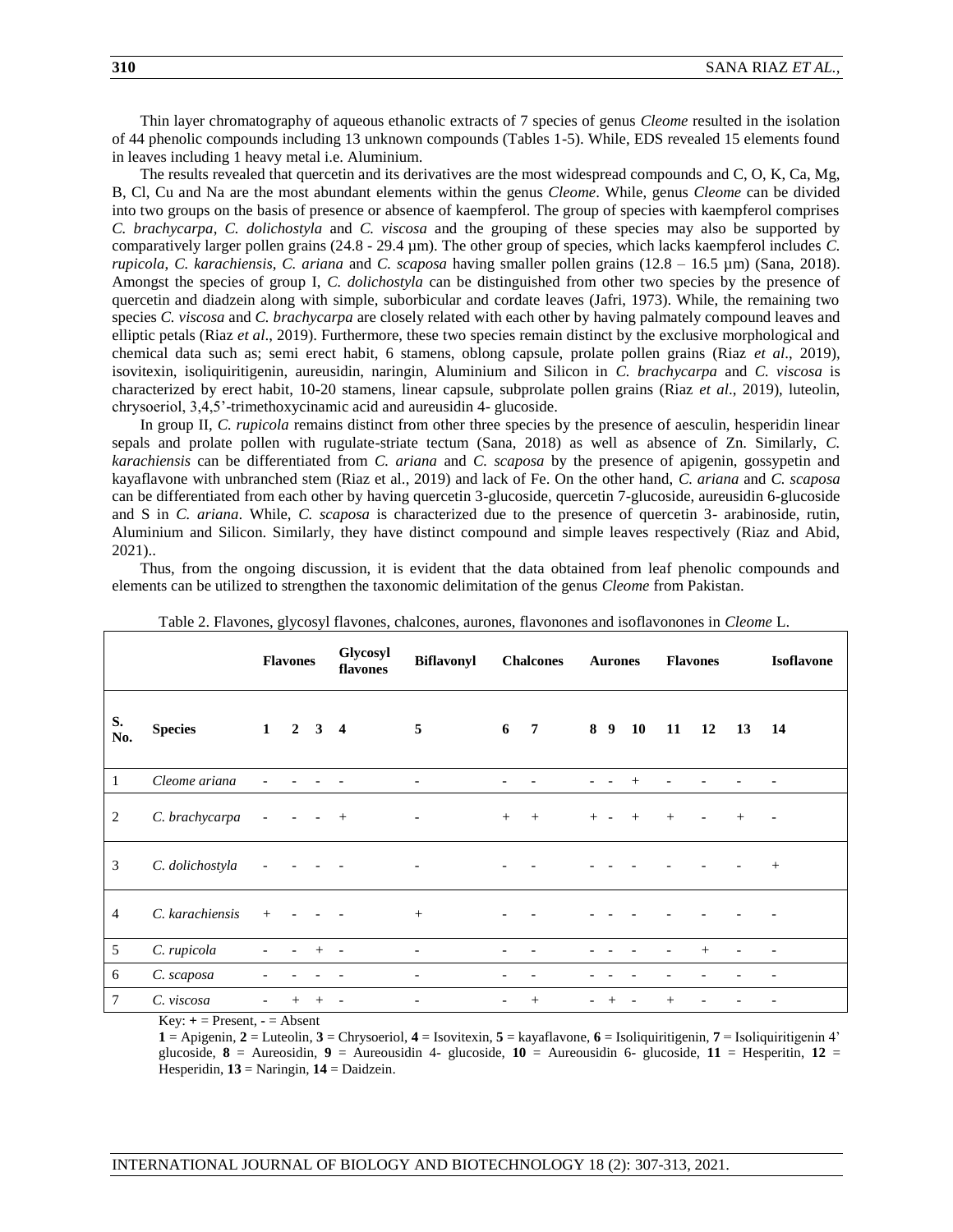| S. No.         | Compounds                     | No. of species | Percentage of species |
|----------------|-------------------------------|----------------|-----------------------|
|                | <b>Phenolic acids</b>         |                |                       |
| 1              | p-coumaric acid               | $\overline{c}$ | 28.57 %               |
| $\overline{2}$ | Sinapic acid                  | $\overline{2}$ | 28.57 %               |
| 3              | 3,4,5 Trimethoxycinnamic acid | $\mathbf{1}$   | 14.28 %               |
| $\overline{4}$ | Aesculin                      | 1              | 14.28 %               |
|                |                               |                |                       |
|                | <b>Flavonols</b>              |                |                       |
| 5              | Kaempferol                    | 3              | 42.85%                |
| 6              | Quercetin                     | $\overline{7}$ | 100.00 %              |
|                | (Including glycosides)        |                |                       |
| 7              | Azaleatin                     | 3              | 42.85 %               |
| 8              | Gossypetin                    | 1              | 14.28 %               |
|                |                               |                |                       |
|                | <b>Flavones</b>               |                |                       |
| 9              | Apigenin                      | 1              | 14.28 %               |
| 10             | Luteolin                      | $\mathbf{1}$   | 14.28 %               |
| 11             | Chrysoeriol                   | $\overline{c}$ | 28.57 %               |
|                | Glycosylflavones              |                |                       |
| 12             | Isovitexin                    | 1              | 14.28 %               |
|                |                               |                |                       |
|                | <b>Biflavonyl</b>             |                |                       |
| 13             | Kayaflavone                   | 1              | 14.28 %               |
|                | <b>Chalcones</b>              |                |                       |
| 14             | Isoliquiritigenin             | $\overline{c}$ | 28.57%                |
|                | (including glucoside)         |                |                       |
|                | <b>Aurones</b>                |                |                       |
| 15             | Aureusidin                    | 3              | 42.85%                |
|                | (including glucosides)        |                |                       |
|                |                               |                |                       |
|                | <b>Flavanones</b>             |                |                       |
| 16             | Hesperitin                    | $\overline{c}$ | 28.57 %               |
| 17             | Hesperidin                    | $\mathbf{1}$   | 14.28 %               |
| 18             | Naringin                      | 1              | 14.28 %               |
|                |                               |                |                       |
|                | <b>Isoflavones</b>            |                |                       |
| 19             | Daidzein                      | $\mathbf{1}$   | 14.28                 |

Table 3. Frequency of occurance of different phenolic compounds in *Cleome* L.

## Table 4. Unknown compounds in *Cleome* L.

|                |                 | <b>Rf Values</b> |           | <b>Colour in UV</b> |                       |
|----------------|-----------------|------------------|-----------|---------------------|-----------------------|
| S. No.         | <b>Species</b>  | <b>BAW</b>       | 15 % НоАс | <b>With Amonia</b>  | <b>Without Amonia</b> |
| 1              | Cleome ariana   | 34.50            | 45.50     | Fl. Blu.            | Blu.                  |
|                |                 | 21.17            | 85.51     | Br.                 | Br.                   |
| $\overline{2}$ | C. brachycarpa  | 29.34            | 55.19     | Br.                 | Br.                   |
|                |                 | 46.16            | 66.47     | Fl. Blu.            | Fl. Blu.              |
| 3              | C. dolichostyla | 35.22            | 55.19     | Fl. Gr.             | Fl. Gr.               |
|                |                 | 25.78            | 42.40     | Gr.                 | Gr.                   |
| $\overline{4}$ | C. karachiensis | 44.38            | 91.97     | Fl. Blu.            | Blu.                  |
|                |                 | 55.05            | 91.97     | Fl. Blu.            | Blu.                  |
|                |                 | 69.10            | 91.97     | Fl. Blu.            | Blu.                  |
| 5              | C. rupicola     | 25.1             | 3.33      | Fl. Gr.             | Gr.                   |
|                |                 | 23.89            | 16.11     | Fl. Blu.            | Blu.                  |
| 6              | C. scaposa      | 36.93            | 58.04     | Blu.                | Blu.                  |
| 7              | C. viscosa      | 37.27            | 61.62     | Blu.                | Blu.                  |

Key: Fl. = Florescent; Gr. Green; Blu. = Blue; Br. = Brown.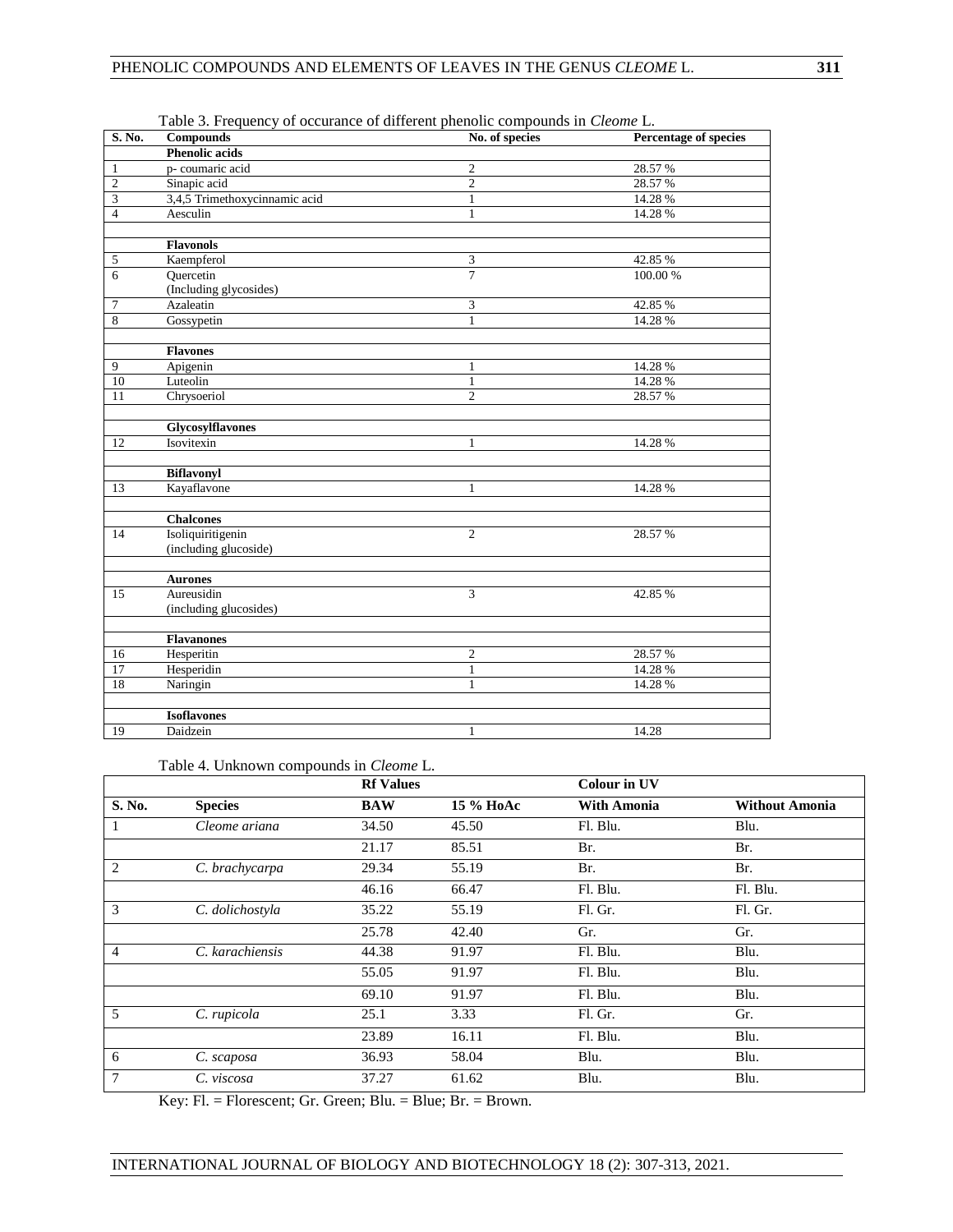|           |                    |             | <b>Percentage of Elements in Leaves</b> |             |       |      |                          |       |           |      |      |        |           |           |                          |      |
|-----------|--------------------|-------------|-----------------------------------------|-------------|-------|------|--------------------------|-------|-----------|------|------|--------|-----------|-----------|--------------------------|------|
| S.<br>No. | Name of<br>species | $\mathbf C$ | $\mathbf 0$                             | $\mathbf K$ | Ca    | Mg   | S                        | B     | <b>Cl</b> | Mn   | Zn   | Fe     | <b>Cu</b> | <b>Na</b> | Al                       | Si   |
| 1         | Cleome ariana      | 31.32       | 33.47                                   | 3.24        | 3.21  | 0.61 | 0.09                     | 26.54 | 0.20      | ٠    | 0.38 | 0.27   | 0.61      | 0.06      |                          |      |
| 2         | C. brachycarpa     | 29.84       | 31.77                                   | 1.71        | 4.49  | 0.81 | $\overline{\phantom{a}}$ | 26.29 | 1.22      |      | 0.07 | 0.51   | 0.25      | 0.08      | 0.84                     | 2.13 |
| 3         | C. dolichostyla    | 25.80       | 30.98                                   | 2.10        | 3.60  | 1.12 | 0.97                     | 27.32 | 0.45      | 0.05 | 0.20 | 0.72   | 0.69      | 0.51      | 1.75                     | 3.76 |
| 4         | C. karachiensis    | 41.98       | 16.21                                   | 0.47        | 1.02  | 0.10 | $\overline{\phantom{a}}$ | 33.99 | 0.20      | 0.14 | 0.30 | $\sim$ | 0.94      | 0.07      | $\sim$                   | 4.58 |
| 5         | C. rupicola        | 32.00       | 33.95                                   | 0.49        | 0.88  | 0.90 | 0.36                     | 27.87 | 0.22      | 0.09 | ÷,   | 0.21   | 0.06      | 0.22      | 1.00                     | 1.76 |
| 6         | C. scaposa         | 20.89       | 34.83                                   | 0.99        | 12.47 | 0.79 | ÷,                       | 22.76 | 1.99      | ٠    | 0.87 | 0.41   | 0.68      | 0.08      | 0.47                     | 2.79 |
| 7         | C. viscosa         | 37.03       | 31.43                                   | 1.12        | 1.10  | 0.16 | 0.06                     | 28.13 | 0.31      | 0.11 | 0.18 | 0.01   | 0.10      | 0.26      | $\overline{\phantom{a}}$ |      |

Table 5. Elemental composition of leaves determined using energy-dispersive X-ray spectroscopy (EDS) and the associated analytical program EDS Analysis Station.

Key: C = carbon, O = oxygen, K = Potassium, Ca = calcium, Mg = Magnesium, S = sulphur, B = boron, Cl = chlorine, Mn = manganese, Zn = zinc, Fe = iron, Cu = copper, Na = sodium, Al = aluminium, Si = silicon.

Appendix‒I List of voucher specimens for phenolic compounds.

| S.                  | <b>Species</b>  | Collector, number and herbarium                                                                                                                                                                                                                                                                                                                                               |
|---------------------|-----------------|-------------------------------------------------------------------------------------------------------------------------------------------------------------------------------------------------------------------------------------------------------------------------------------------------------------------------------------------------------------------------------|
| no.<br>$\mathbf{1}$ | Cleome ariana   | G.R. Sarwar & S. Omer 3019 (KUH); Haider Ali 6358 (KUH); Muggarab Shah & Dilawar<br>1717 (ISL); WaliurRehman & Subhan 299 (ISL); Sultan-ul-Abedin 8003 (KUH); Kamal<br>Akhter Malik & S. Nazimuddin 1473 (KUH); Hakim Khan 209 (RAW); M. Qaiser & A.<br>Ghafoor 6592 (KUH); Haider Ali 1370, 1464 (KUH).                                                                      |
| 2                   | C. brachycarpa  | Siddiqui & Hassan ud din 2671 (RAW); M.Tanvir & Dilawar 1007 (ISL); M.A. Siddiqui,<br>Akram & Lal Khan 53 (ISL); Tahir Ali & G.R. Sarwar 2548 (KUH); Dr. Rubina Akhter &<br>Dr. M. Reidl 25 (RAW); A. Ghafoor & S. Omer 1681 (KUH); M. Qaiser, K.H. Rechinger,<br>Jennifer Lamond & Tahir Ali 8196 (KUH); M. Qaiser, S. Omer & T. Ahmed 8133 (KUH);<br>Rizwan yousuf 9 (KUH). |
| 3                   | C.dolichostyla  | S.I. Ali, S.A. Farooqi & Sultan-ul-Abedin 1840 (KUH); A. Ghafoor & S. Omer 1804A<br>(RAW); M. Qaiser, Asad Raza & Abrar Hussain 922, 1043 (KUH); A. Ghafoor & S. Omer<br>1863 (KUH).                                                                                                                                                                                          |
| 4                   | C. karachiensis | Sana & Rubina Abid 65                                                                                                                                                                                                                                                                                                                                                         |
| 5                   | C. rupicola     | S. Nazimuddin, S. Abedin & Hameedullah 557 (KUH); Sultan-ul-Abedin & Abrar Hussain<br>6801,6802, 6804, 6805, 6943 (KUH); S.M.H. Jafri 2689 (KUH); S.I. Ali, S.A. Farooqi, S.<br>Abedin 1033 (KUH).                                                                                                                                                                            |
| 6                   | C.scaposa       | A. Ghafoor & Tahir Ali 3910 (KUH); Sultan-ul-Abedin & M. Qaiser 9328 (KUH); S.A.<br>Farooqi & M. Qaiser 2843 (KUH); Anjum Perveen & Ishtiaq Hussain 107 (KUH); Kamal<br>A. Malik, M. Qaiser, Saood Omer & Gohar Khan 2123 (KUH); Kamal Akhter & S.<br>Nazimuddin 938 (KUH); Dr. Rubina Akhter 101 (RAW); Ali 454 (KUH); G.R. Sarwar,<br>Qurban & Zamarrud 1288 (KUH).         |
| 7                   | C. viscosa      | A.R. Beg 1451 (RAW); Sultan-ul-Abedin 3902, 7989 (KUH); M. Rashid Awan & Jamshed<br>Saqib 1076 (PMNH); Farrukh Hussain 7085 (RAW); Sultan-ul-Abedin & M. Qaiser 9079<br>(KUH); Ayaz & Dilawar 23 (ISL); Anjum Perveen 136 (KUH); Rubina Akhter & Tariq<br>Khan 086 (RAW); Sultan-ul-Abedin & Abrar Hussain 9461 (KUH).                                                        |